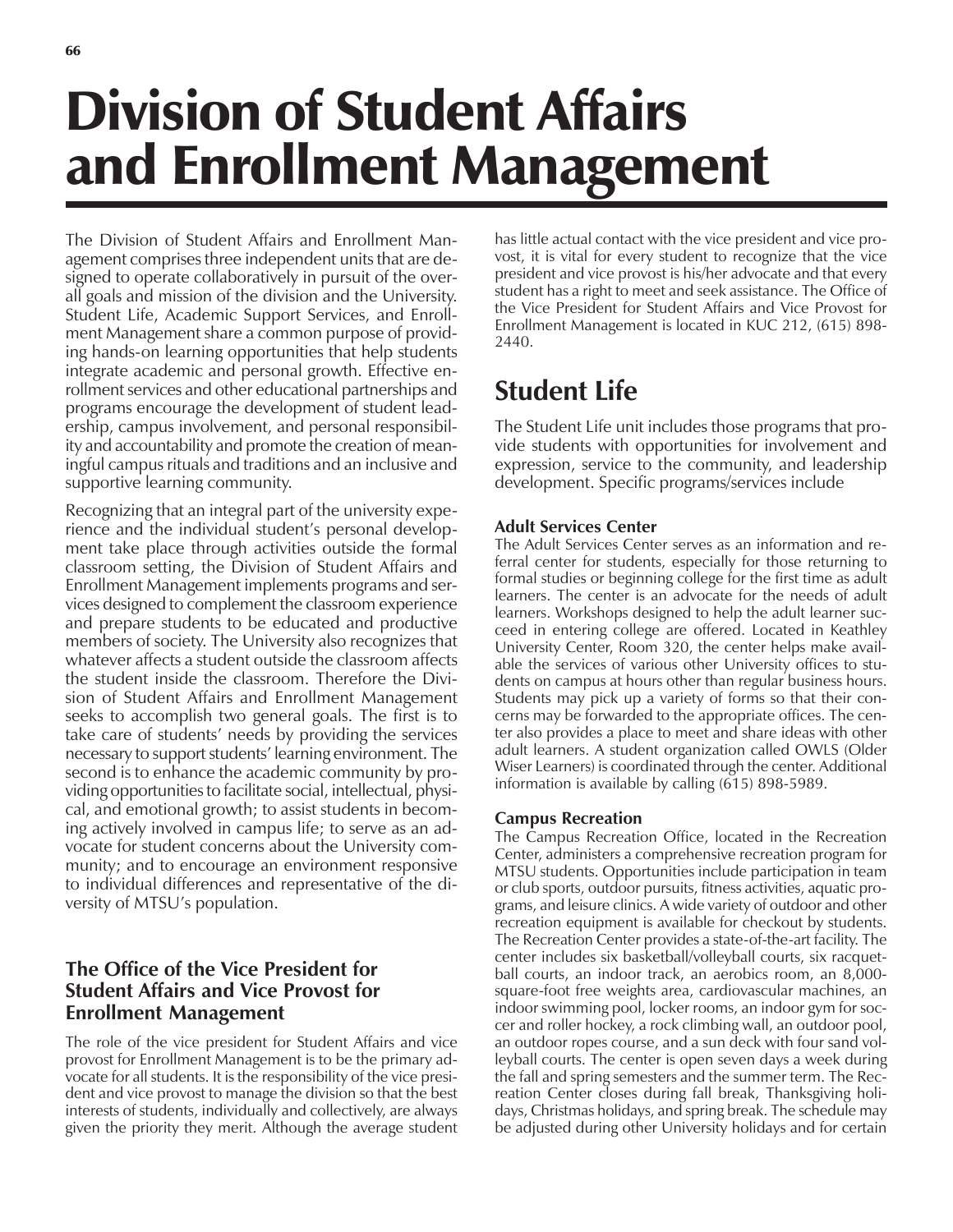special University events. More information on programs or the center may be obtained by contacting the Campus Recreation Office at (615) 898-2104.

#### **Cheerleading**

Coed Squad and All-Girls Squad Cheerleaders are selected each spring. Coed Squad cheerleaders receive scholarships each semester. Candidates must be full-time students and in good standing with the University. Cheerleaders must maintain a minimum semester and cumulative grade point average of 2.00. For more information about these services, please contact Keathley University Center 326S, call (615) 898-5812, or visit the Web site at www.mtsu.edu/~mtcheer.

#### **Fraternities and Sororities**

Greek organizations at MTSU are self-governed by three separate bodies. The Interfraternity Council is composed of twelve member fraternities of the National Interfraternity Conference; the Panhellenic Council consists of seven member chapters of the National Panhellenic Conference sororities as well as one local sorority; the National Pan-Hellenic Council governs the affairs of eight historically African-American fraternities and sororities.

The director of Greek Life counsels all three governing bodies and also coordinates programs that facilitate the development of leadership skills, social acumen, and superior scholarship within the Greek community. More information is available by contacting the Office of Greek Life, Keathley University Center 326S or (615) 898-5996.



#### **Judicial Affairs**

MTSU students are citizens of the state, local, and University communities and are expected to observe acceptable standards of conduct for each community. Conduct that adversely affects MTSU's pursuit of its educational objectives, that violates or shows a disregard for the rights of others in the community, or that endangers citizens of the community or their property is subject to disciplinary sanction. MTSU has developed a student judicial system that emphasizes personal accountability for misconduct but is also fair and consistent with students' rights to due process. In addition, MTSU offers mediation as an alternative form of conflict resolution to assist individuals in developing their own solutions to conflict situations. More detailed information with regard to student conduct may be found in the *Rights and Responsibilities of Students at MTSU* publication or by contacting the assistant dean for Judicial Affairs and Mediation Services, Keathley University Center, Room 326S, (615) 898-5812.

#### **Multicultural Affairs**

The Office of Multicultural Affairs provides a welcoming and supportive environment for minority students. The office also serves as a link between ethnic minority students and the University community. The mission of the Office of Multicultural Affairs is to provide support services for students; to assist in achievement of life goals; and to increase academic, social, cultural, moral, and physical development. In addition, the director of Multicultural Affairs is an advocate for the needs of the ethnic minority student population. Services offered include registration assistance, financial aid, counseling, academic referral, tutoring, mentoring, and programming in multicultural awareness. More information may be obtained by calling (615) 898-2987 or writing to MTSU P.O. Box 88, Murfreesboro, TN 37132.

#### **Student Government Association**

The Student Government Association (SGA) at Middle Tennessee State University represents the mechanism through which students are afforded the opportunity to participate in University governance by ensuring an exchange of ideas and opinions between the student body and the administration. The purposes of the SGA are to promote student welfare, provide training in the general principles of the democratic process, and prepare students to become responsible citizens. The SGA actively seeks to protect the rights of students and to improve the quality of student life. Students are encouraged to become involved in SGA activities and to contact the SGA Office in Keathley University Center, Room 208, with any concerns arising from their enrollment at MTSU.

#### **Student Health Services**

Student Health Services, located in McFarland Health Services Building, accommodates students on an outpatient basis only. Students must be enrolled at the time they seek service to be eligible for care according to the following provisions:

1. Services include consultation for individual problems and treatment of minor illnesses and injuries, lab tests, FAA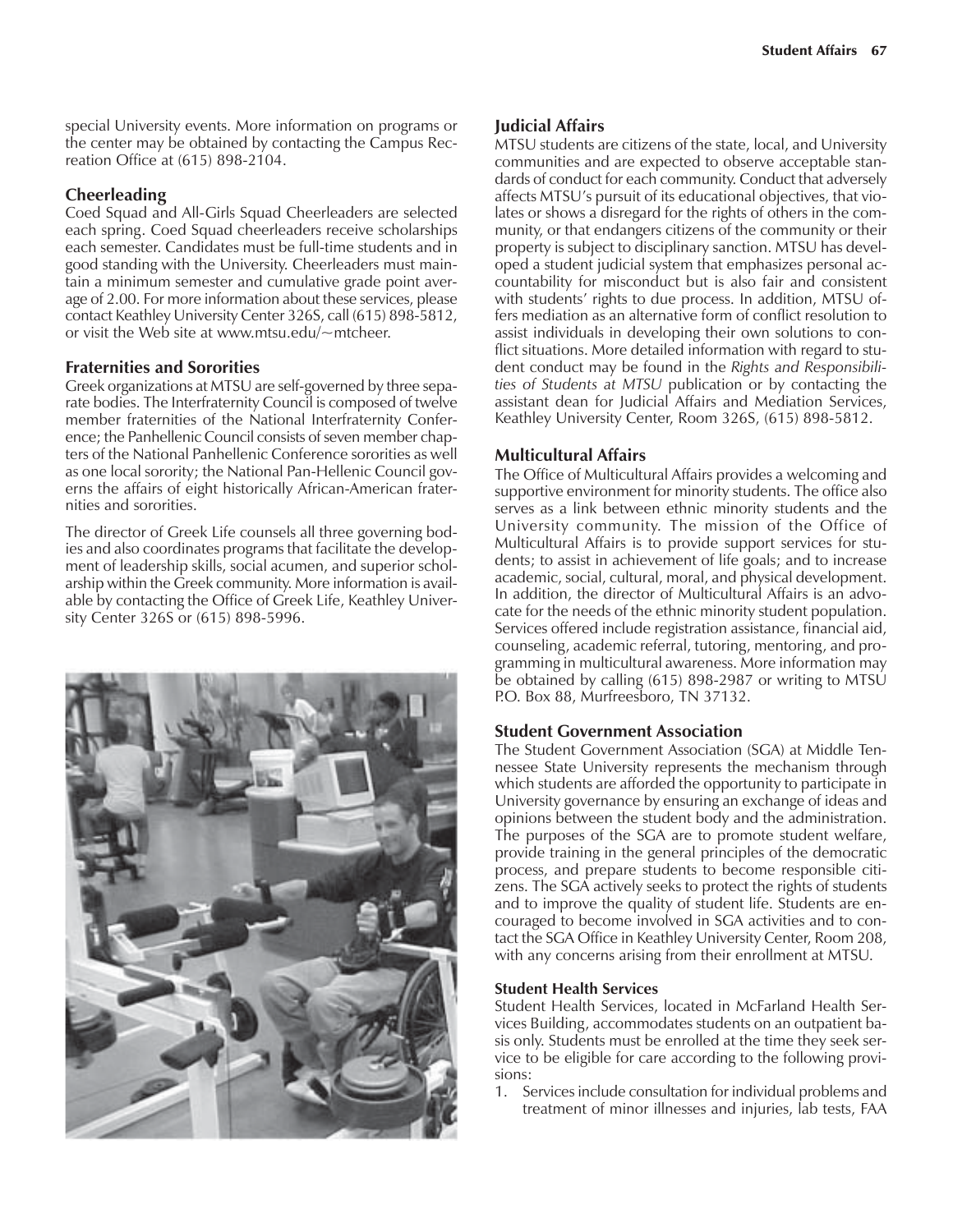physicals, women's health clinic, and a dispensary. Health Services personnel include board certified physicians, certified mid-level practitioners, and registered nurses. Hours of operation are  $8:00$  a.m. $-4:00$  p.m. Monday through Friday.

- 2. All information resulting from care, treatment, and diagnosis involving Health Services personnel and students is confidential unless the best interests of the individual and/or the campus community are jeopardized.
- 3. The University will not be responsible for charges for any professional services other than those rendered by University Health Services personnel. If a student seeks the services of the University physician or any other physician in conjunction with the physician's private practice, the University shall have no financial responsibility and the student should expect to pay the usual fee for any services rendered.
- 4. At no time will medical treatment be given at University expense in private homes or to anyone while off the campus. Professional charges for these services must be borne by the student.
- 5. Local resources available nearby include the Rutherford County Health Department, Middle Tennessee Medical Center (including emergency room services), and walkin medical clinics.

#### **Student Information**

The Keathley University Center Information Desk maintains an information system on currently enrolled students. Persons seeking help locating a particular student should call Student Information at ext. 2782.

#### **Student Insurance**

Students are urged to carry health insurance to cover illnesses and accidents that may occur while they are enrolled because coverage is not provided by the University. Information about the Student Accident and Sickness Insurance Plan, available at low cost, can be obtained at registration, at Health Services, or at the Keathley University Center Information Desk. International students should contact the International Programs and Services Office for information about health insurance.

#### **Student Newspaper**

The student newspaper, *Sidelines,* is distributed free on campus three times weekly during the fall and spring semesters and once each week during the summer term. *Sidelines* is completely produced by students and enjoys comprehensive editorial freedom for its contents. All students are encouraged to become involved in the production of *Sidelines*. For more information, contact the *Sidelines* office in James Union Building Room 308 or call (615) 898-5240.

#### **Student Organizations**

MTSU students with common interests are encouraged to join together and realize the social and professional benefits to be gained by the exchange of ideas and development of interpersonal relations through participation in student organizations. Registered student organizations have access to

University facilities and may apply for funding from the Student Activity Fee Committee. The coordinator of Student Organizations and Community Service, Keathley University Center, Room 326S, is available to answer questions and facilitate formation and registration of new organizations. The Office of Student Organizations and Community Service can provide a complete listing of registered student organizations. For more information about these services, please contact (615) 898-5812.

#### **Student Programming**

Student Programming provides the administrative framework for extracurricular activities promoted by Special Events. The primary purpose of Special Events is to plan and present activities which serve the cultural, educational, and social interests of the student body and, when possible, the general community. Special Events also gives those students who are directly involved in its programs the opportunity to exemplify creative thinking, practice good public relations, develop leadership skills, and gain valuable hands-on experiences.

Special Events functions are run entirely by students through five special interest programming groups. Freshmen and new students are eligible and encouraged to join any one of the groups. Membership continues from year to year as long as the student is at MTSU. The Special Events groups are

- 1. *Ideas and Issues,* which brings to campus well-known, thought-provoking speakers;
- 2. *Fine Arts,* which sponsors outstanding performers in the fields of dance, drama, and music;
- 3. *Films,* which is responsible for selecting, booking, and showing full-length movies;
- 4. *Concerts,* which brings to MTSU some of the best-known professional entertainers in concert and up-and-coming artists in showcase and noon show series;
- 5. *Production,* which is responsible for all Special Events technical needs including sound, lights, and staging.

Students who are interested in joining Special Events should come by the Office of Student Programming located in Keathley University Center, Room 308, and complete an application. Additional information may be obtained by coming to the office or by calling (615) 898-2551.

#### **Student Publications**

Student Publications publishes the *Midlander* yearbook and *Collage* magazine*.* These publications are staffed by students and provide experiences in writing, editing, design, photography, advertising, and public relations. All students are encouraged to join the staffs. Publication production is under the general management of the University's standing committee on student publications and the student publications director, but decisions on content are made by student editors. *Midlander* is the most permanent and complete historical record of the people, events, and environment of MTSU in a given year. Although the yearbook is distributed in the succeeding summer, the production process goes on yearround. The yearbook editor is chosen each spring and serves for one year. The yearbook is available for purchase through the *Midlander* office, James Union Building, Room 306. *Col-*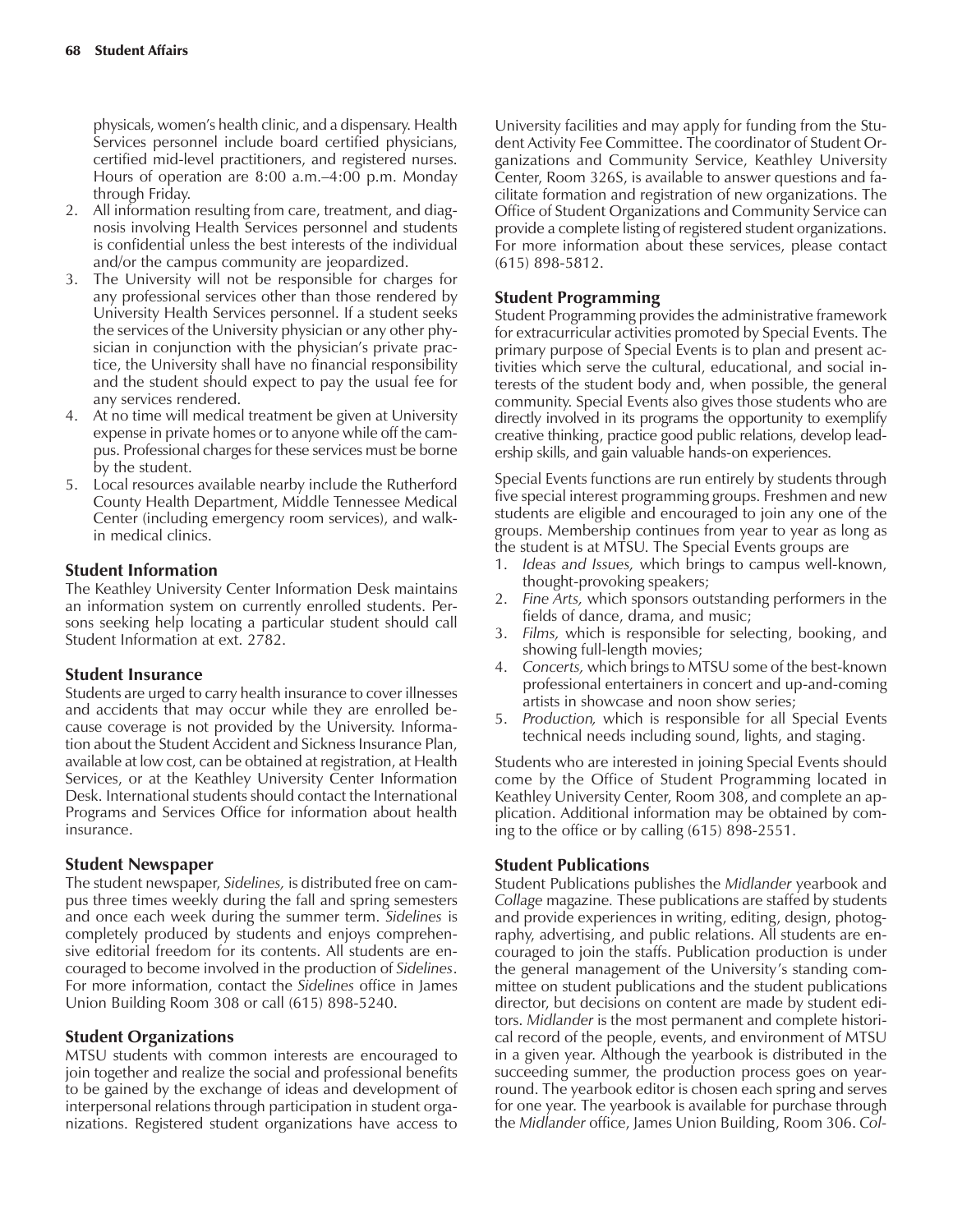*lage* serves as an outlet for creativity of all varieties. Published each semester, the magazine may include poetry, fiction and nonfiction, original art, and photography by students. An editor is chosen in the spring and serves for one year. Many staff members receive a small stipend for their work on the publications in addition to valuable preprofessional experience. Applications for the publications staff are available in the Student Publications Office, James Union Building, Room 306.

#### **Womenís Center**

The June Anderson Women's Center (JAWC) has been serving women at MTSU since 1977. Support groups, workshops, and programs for women are offered during the academic year. A free legal clinic is open the last Thursday of each month during fall and spring semesters. The office, located on the main floor of the James Union Building, Room 206, provides a safe space for women to meet together and organize projects. A resource and referral file includes information on financial aid for women, housing, and community legal, health, and mental health services. Students are invited to attend and to volunteer for Women's Center activities. During spring semester, the Women's Center, working collaboratively with the National Women's History Month Committee, sponsors events, programs, and films which bring together the campus and community in a celebration of women's contributions to culture and society. Additional information about the Women's Center's activities or services is available by calling (615) 898-2193 or via the Internet at www.mtsu.edu/~jawc.

## **Academic Support Services**

The Academic Support Services unit creates academically engaging communities, fosters a campus-wide commitment to learning, and is primarily responsible for those programs and services that unite the academic program with the student's daily experience. Academic Support Services programs welcome students into the University community and involve them as active participants in the learning community. Academic Support Services comprises the following areas:

#### **Academic Advising**

Students with declared majors are assigned a faculty advisor by their academic department and may also seek academic advising from each of the professional advisors within the five academic colleges. Undeclared majors and students with courses in the Developmental Studies program receive academic advising services through the Academic Support Center (ASC). Each student working with the ASC has a personal advisor assigned based on last name. The ASC also provides graduate assistant advisors within designated residence halls to offer later afternoon and early evening advising opportunities. Career exploration and advising services are available in the Academic Support Center for students still trying to select a major as well as those considering changing their majors. The ASC coordinates learning communities, the community reading program, the Raider Book Clubs, and other academic initiatives. The center is located in the Keathley University Center 324. To contact your ASC advisor or for more information, call (615) 898-2339 or visit the ASC Web site at www.mtsu.edu/ $\sim$  advising.

#### **Career and Employment Center**

The University provides a year-round, centralized placement service for students and alumni through the Career and Employment Center located in Keathley University Center, Room 328. Satellite locations serve students from the Jennings A. Jones College of Business in the Business and Aerospace Building, Room S123; services for students in the College of Basic and Applied Sciences are available in Jones Hall, Room 158. The program is designed to assist prospective graduates and alumni in securing career positions. Each year employers from business, industry, government, and education conduct on-campus interviews with students in the Career Center. Other placement services include the development of reference files for credentials, career job listings, part-time and summer employment opportunities, and the career library. Students seeking part-time jobs in the community may apply through the Student Employment Center, (615) 898- 2500. Referrals to prospective employers will be made. You may visit the Career and Employment Web site at www.mtsu.edu/~career.

#### **Child Care Lab**

The Campus Child Care Lab, located in the Womack Lane Building on Homecoming Circle, provides quality care for children ages 3-5 whose parents are attending MTSU. In the fall and spring semesters, first priority is given to families who need Monday/Wednesday/Friday care OR Tuesday/Thursday care; second priority is given to families who need full-time care (Monday-Friday). In the summer term only, first priority is given to families who need full-time care. The facility is licensed for 24 children. In addition to educational programming, a hot lunch and two snacks are provided daily. Hours of operation are 7:00 a.m.–5:00 p.m., Monday–Friday. The Campus Child Care Lab also provides preschool teaching experiences for MTSU students. For more information, call (615) 898-2970 or visit the Web site at www.mtsu.edu/~stuaff/ childcare.

#### **Cooperative Education**

Cooperative Education is a planned learning process, integrating classroom studies with supervised work assignments at job sites in Murfreesboro and other areas throughout Tennessee and elsewhere. This program allows students to explore and clarify academic and career goals, gain work experience related to academic majors, make educational experiences more rewarding, establish a post-graduation job/ career contact, acquire skills/experiences related to career goals, and procure financial assistance. The office is in Keathley University Center, Room 326-O. Visit the Web site at www.mtsu.edu/~cooped.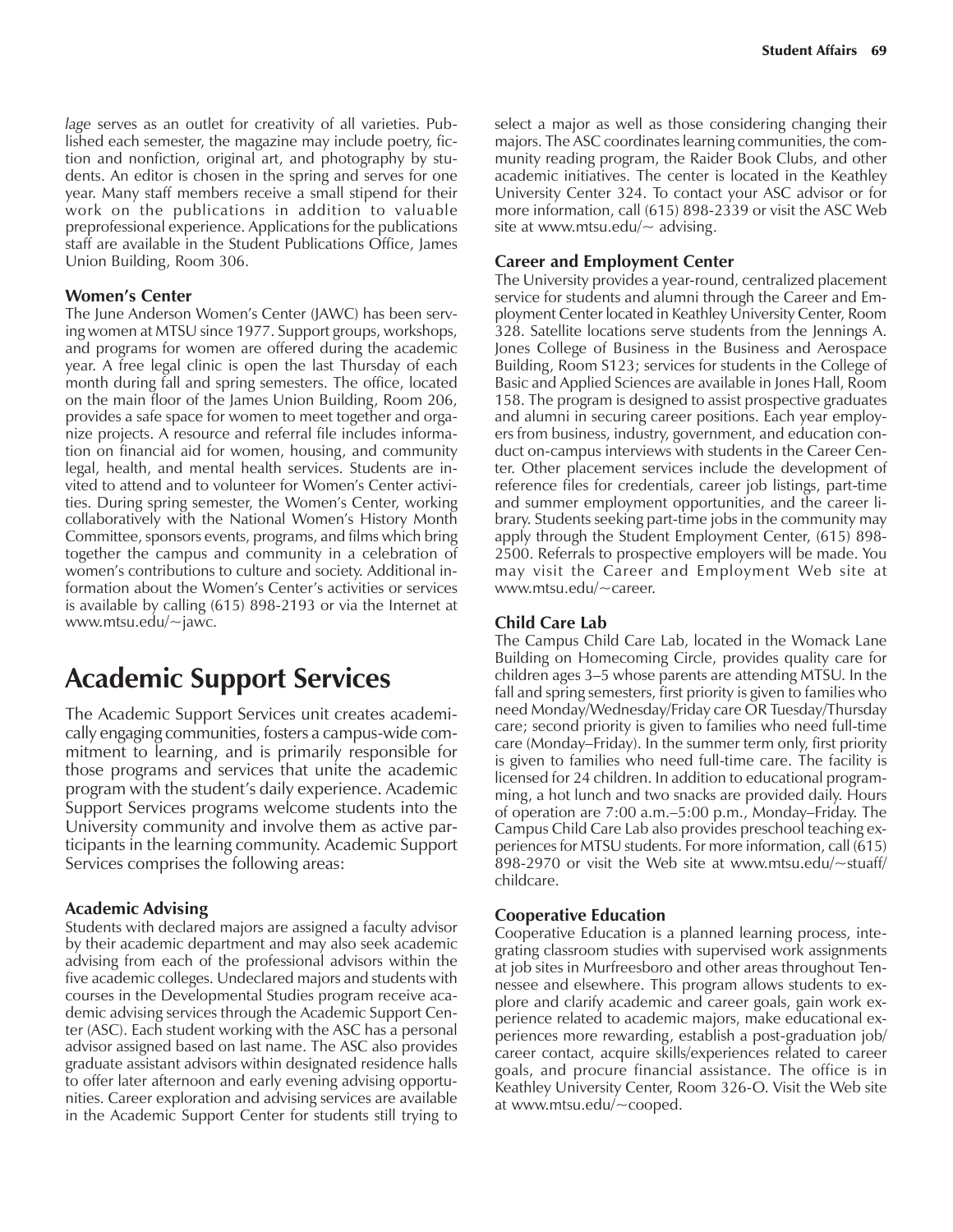#### **Disabled Student Services**

Disabled Student Services offers a wide variety of services to students with disabilities. The office acts as an advocate for disabled students at the University, surveying the needs of these students and developing programs to meet those needs. Information and assistance can be obtained by calling (615) 898-2783, visiting the office located in Keathley University Center, Room 120, or by visiting the Disabled Student Services Web site at www.mtsu.edu/~dssemail. MTSU's ADA/ 504 coordinator is Watson Hannah, 119 Cope Administration Building, (615) 898-5366.



#### **First-Year Experience**

Cummings Hall and Corlew Hall, seven-story highrise buildings on the north side of campus, are the home of MTSU's First-Year Experience Program. Services and programs offered in these residence halls are geared toward first-year students (29 college credit hours or less) and are designed to enhance students' academic success at MTSU. The First-Year Experience Program offers a number of unique services including lower-division classes taught in the Cummings Hall classroom, academic advisors who hold office hours in the buildings, tutors who live on each floor of the residence halls and who provide tutoring services in the residence hall tutoring centers, and special workshops and programs designed to assist students with their transition to MTSU. If you are interested in living in Corlew or Cummings Halls as part of the First-Year Experience Program, please indicate this as the selected option on the application for housing. For more information about the First-Year Experience Program, please contact the Housing and Residential Life Office at (615) 898-2971 or visit the Web site at www.mtsu.edu/ $\sim$ housing.

#### **Guidance Services**

Guidance Services invites students to make an appointment and talk about virtually any personal concern or question they might have. Serving as the counseling center for MTSU, Guidance Services offers personal counseling and crisis intervention and referral services, assisting students in their emotional, intellectual, and social growth. Guidance Services also coordinates the University's testing program, offering such standardized tests as the CLEP, ACT residual, the PRAXIS series, and others. The Guidance Services office is located in Keathley University Center, Room 329. To learn more, visit them at www.mtsu.edu/~countest.

#### **Housing and Residential Life**

MTSU has living spaces for more than 3,400 students. Students living on campus are part of a vital living/learning community which emphasizes academic excellence; interaction with students, faculty, and staff; and active involvement in the campus community. Each residence hall and apartment complex is staffed with trained student resident assistants who are supervised by professional area coordinators. Many amenities are made available to residents including cable television, computer labs (in selected buildings), Internet connections in each room, and 24-hour desk services (also in selected buildings). Apartments that can accommodate students with families are also located on campus. Students are encouraged to make application for housing as early as possible. More detailed information with regard to fees, regulations, and types of housing can be found on pages 44–46. The main office for Housing and Residential Life is located in Keathley University Center, Room 300. Students wishing to report maintenance or custodial concerns should contact (615) 898-4116 or fill out a request for service online at the Housing and Residential Life Web site at www.mtsu.edu/  $\sim$ housing.

#### **Honors Living/Learning Program**

The Wood and Felder residence halls on the east side of campus are the home of MTSU's Honors Living and Learning Center. Application to this residential facility is limited to students who meet Honors College eligibility requirements. Students who live in the Honors Living and Learning Center must also enroll in at least one Honors class (3 credit hours) each semester. Honors College students living in Wood or Felder Halls have access to special facilities designed to help them make the most of their on-campus experience including taking classes in a classroom located within the residence hall, use of a computer lab, Internet connections in each student room, and access to special Honors College programs and advisement. Wood and Felder Halls are located adjacent to Walker Library. Students who live in these halls have the opportunity to interact with their professors outside of class, participate in Honors College seminars, and gain valuable leadership skills. For more information about eligibility requirements for the Honors Living and Learning Center, please contact the Housing and Residential Life Office at (615) 898-2971 or the MTSU Honors College at (615) 898- 2152.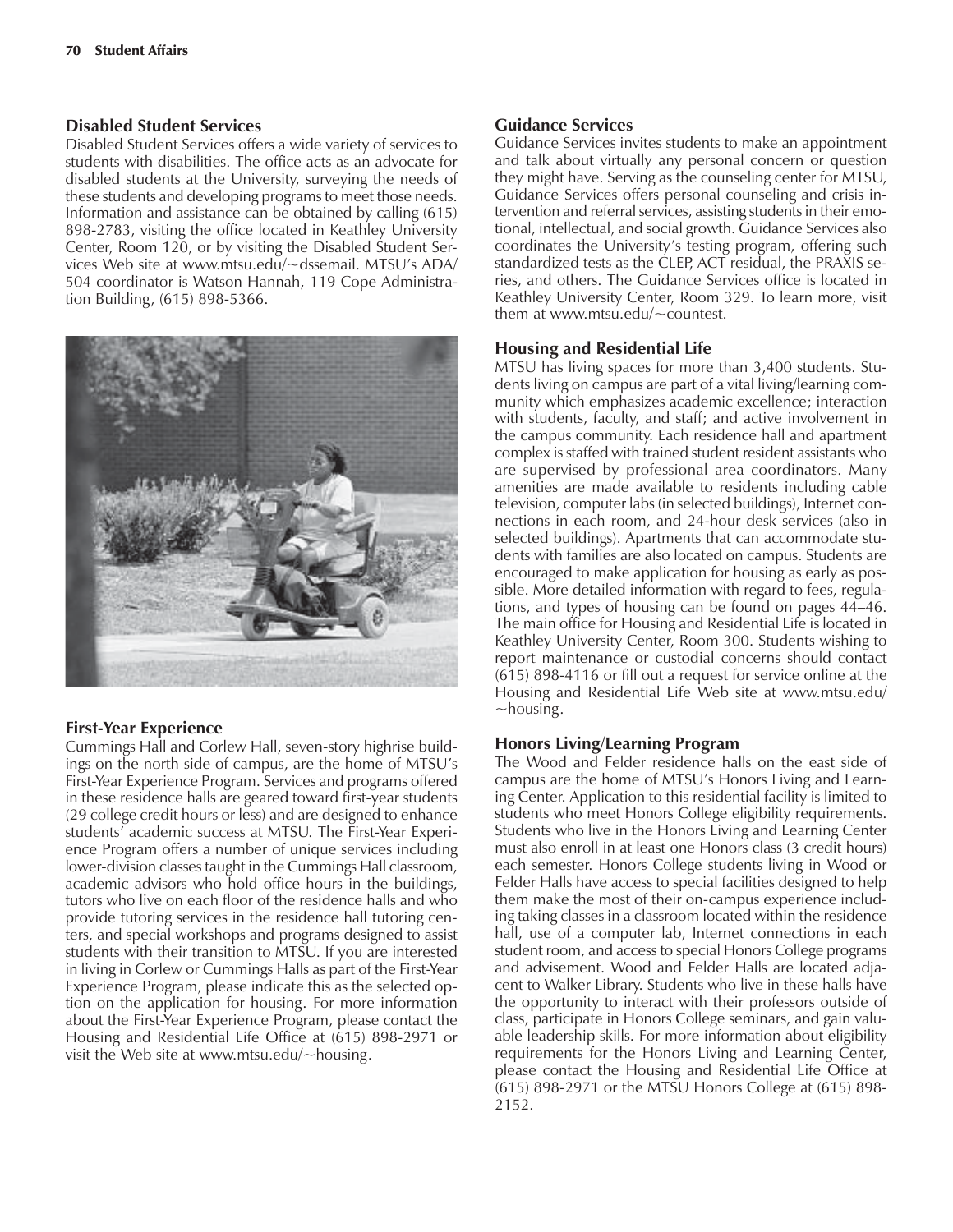#### **Leadership Development**

Leadership Development at MTSU promotes a comprehensive array of both classroom and cocurricular opportunities designed to enhance personal growth, leadership skills, and community involvement. Guided by the philosophy that leadership is best developed in a relational and reflective environment, Leadership Development works to fully develop the leadership potential we believe is present in every student. Programs and services include leadership conferences, scholarship and awards opportunities, and the Lightning Leadership Learning Community. We also provide information about MTSU courses related to leadership issues and about the interdisciplinary minor in Leadership Studies. To learn more about Leadership Development at MTSU, visit the office located in Keathley University Center, Room 306, or visit the Leadership Development Web site at www.mtsu.edu/  $~\sim$ mtleader.

#### **Orientation (MTSU CUSTOMS)**

CUSTOMS is the MTSU orientation program that helps new undergraduate students make the transition into the University; prepares new students for MTSU's educational opportunities; and initiates the integration of new students into the intellectual, cultural, and social climate of the institution. During CUSTOMS, new students will meet faculty, staff, and other new students; register for courses; and learn about important programs, services, and requirements of the University. CUSTOMS orientations are offered on several different dates during the summer for those students attending the fall term and in December for those students who will begin their MTSU careers in the spring term. Registration is required and fees apply. All students who are tentatively accepted to MTSU receive CUSTOMS registration materials and informational brochures. Orientation and advisement is required of all new students prior to registration for classes. Questions concerning CUSTOMS orientation should be directed to the office of Student Development, Keathley University Center, Room 326, (615) 898-2454. You may also visit the CUSTOMS Web site at www.mtsu.edu/~customs/.

#### **Raider Learning Communities**

The Raider Learning Community Program (RLC) helps to create a small-college atmosphere within the large university environment of MTSU. Emphasizing the close relationships between students and faculty that make small, private colleges special, Raider Learning Community students are able to take advantage of ongoing connections within a smaller learning community while also being able to access all the resources and programs of the large public university. RLC members belong to small groups of 25 students each who enroll as a group in at least two courses in the fall semester and one in the spring semester. Course blocks usually include University 1010 and one other General Education course. On-campus RLC students are assigned to shared living space within the First-Year Experience Programs in Cummings and Corlew Halls. RLC participants who live off campus or at home are encouraged to make Cummings and Corlew Halls their "home base" on campus and to enjoy the

facilities and services provided in these halls. Many students find the RLCs give them a built-in group of friends and academic colleagues, enhancing the first-year experience. For more information about both on-campus and off-campus participation in the Raider Learning Communities, please contact the Housing and Residential Life Office at (615) 898- 2971 or the Academic Support Center at (615) 898-2339.

#### **Student-Athlete Enhancement Center**

The Student-Athlete Enhancement Center provides academic advising, tutoring, computer labs, and study halls for MTSU athletes. The center is located near Gate One of the Floyd Football Stadium. Call (615) 898-5610 for more information.

#### **Student Development**

The Office of Student Development provides MTSU students and their families with a variety of services relating to their transition to MTSU. CUSTOMS, the new student orientation program, helps prepare freshmen and transfer students for a successful transition to the MTSU campus. The MTSU Parents Association is a volunteer organization that provides opportunities for parents to become involved in their students' education. The Parents Association is also a vehicle for parents to ask questions and make suggestions, and it is a support system that eases the transition that accompanies sending students off to college. Student Development also coordinates the Distinguished Lecture Fund, which promotes appearances by nationally and internationally known speakers who focus on the timely discussion of regional, national, and global issues in a variety of fields. Contact the Office of Student Development by visiting the staff in Keathley University